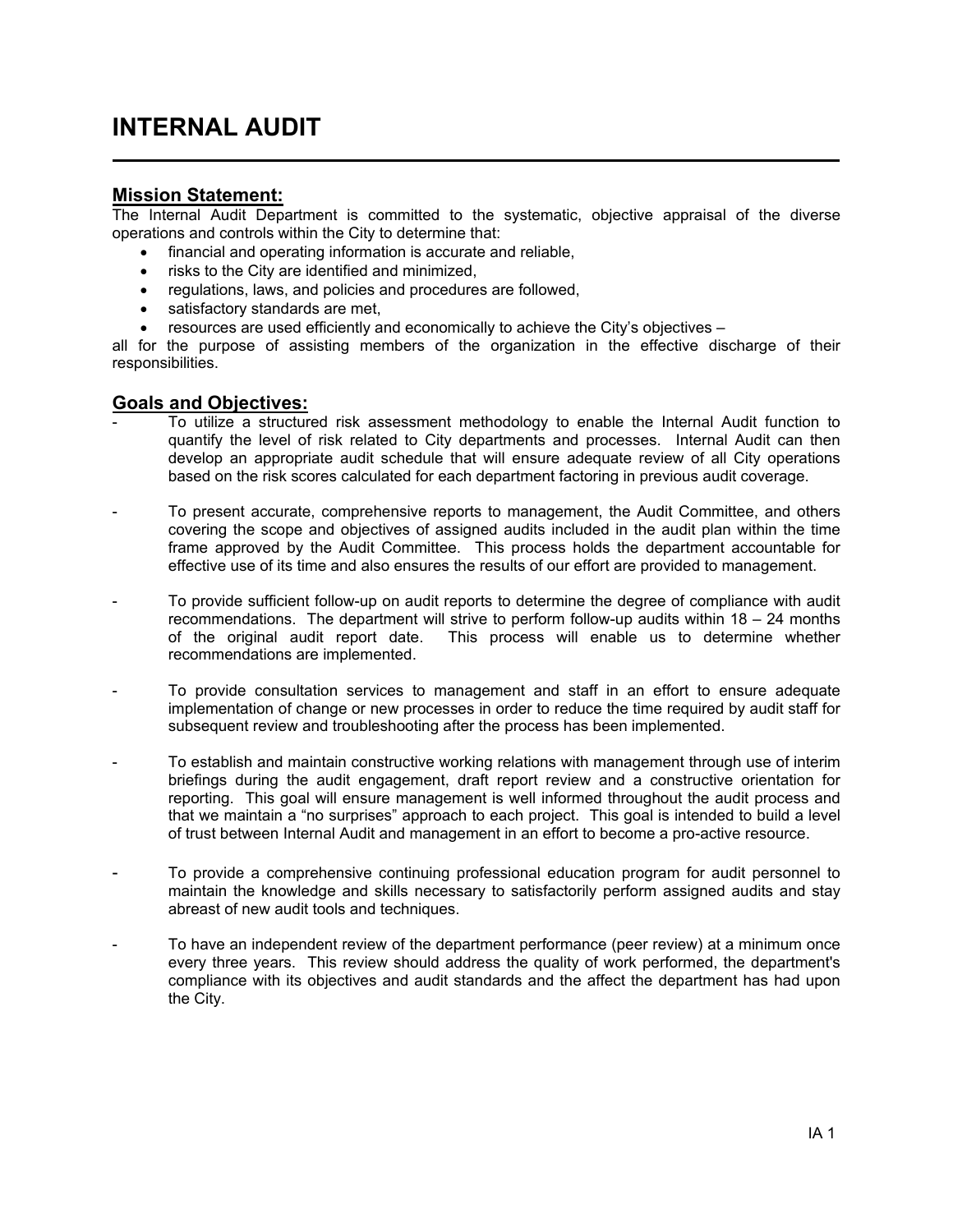#### INTERNAL AUDIT Dept # 0012 2009 BUDGET COMPARISON

|                                    | 2007<br><b>ACTUAL</b> | 2008 ACTUAL<br><b>THRU</b><br>30-Jun-2008 | 2008 REVISED<br><b>BUDGET</b> | 2009<br><b>SUBMITTED</b> | \$ INCREASE<br>(DECREASE)<br>FROM 2008 APPR | % CHANGE<br><b>FROM 2008</b><br><b>APPR</b><br><b>TO 2009</b> |  |
|------------------------------------|-----------------------|-------------------------------------------|-------------------------------|--------------------------|---------------------------------------------|---------------------------------------------------------------|--|
| 5111 TOTAL WAGES                   | 137,867               |                                           | 160,817                       | 163,229                  | 2,412                                       | 1.50%                                                         |  |
| 5131 PERF - EMPLOYERS SHARE        | 8,617                 |                                           | 11,257                        | 11,834                   | 577                                         |                                                               |  |
| 5132 FICA                          | 10,031                |                                           | 12,302                        | 12,487<br>27,000         | 185                                         |                                                               |  |
| 5134 LIFE MEDICAL & HEALTH INSURAN | 25,500                |                                           | 27,000                        |                          |                                             |                                                               |  |
| 5136 UNEMPLOYMENT COMPENSATION     | 156                   |                                           | 161                           | 163                      | $\overline{c}$                              |                                                               |  |
| 5137 WORKERS COMP INSURANCE        | 276                   |                                           | 264                           | 268                      | 4                                           |                                                               |  |
| 513A PERF - EMPLOYEES/PD BY CITY   | 4,136                 |                                           | 4,825                         | 4,897                    | 72                                          |                                                               |  |
| <b>Total 5100</b>                  | \$186,583             | \$108,061                                 | \$216,626                     | \$219,878                | \$3,252                                     | 1.50%                                                         |  |
| 5212 STATIONERY & PRINTED FORMS    | 36                    |                                           |                               |                          |                                             |                                                               |  |
| 5219 OTHER OFFICE SUPPLIES         | 209                   |                                           | 340                           | 400                      | 60                                          |                                                               |  |
| <b>Total 5200</b>                  | \$245                 | \$183                                     | \$340                         | \$400                    | \$60                                        | 17.65%                                                        |  |
| 5314 CONSULTANT SERVICES           | (38)                  |                                           |                               | 2,500                    | 2,500                                       |                                                               |  |
| 531K SEMINAR FEES                  | 2,000                 |                                           | 2,325                         | 1,845<br>80<br>672       | (480)                                       |                                                               |  |
| 5322 POSTAGE                       | 27                    |                                           | 80                            |                          |                                             |                                                               |  |
| 5323 TELEPHONE & TELEGRAPH         | 674                   |                                           | 672                           |                          |                                             |                                                               |  |
| 5324 TRAVEL EXPENSES               | 599                   |                                           | 2,700                         | 1,350                    | (1,350)                                     |                                                               |  |
| 5326 MILEAGE                       | 164                   |                                           |                               | 170                      | 170                                         |                                                               |  |
| 532L LONG DISTANCE CHARGES         | 6                     |                                           | 40                            | 40                       |                                             |                                                               |  |
| 5342 LIABILITY INSURANCE           | 129<br>395            |                                           | 182                           | 225                      | 43                                          |                                                               |  |
| 5391 SUBSCRIPTIONS AND DUES        |                       |                                           | 815                           | 395                      | (420)                                       |                                                               |  |
| 5399 OTHER SERVICES AND CHARGES    |                       |                                           | 500                           | 500                      |                                             |                                                               |  |
| <b>Total 5300</b>                  | \$3,956               | \$2,116                                   | \$7,314                       | \$7,777                  | \$463                                       | 6.33%                                                         |  |
| <b>Total 5400</b>                  | \$-                   | \$-                                       | \$-                           | \$-                      | \$-                                         |                                                               |  |
| <b>Total</b>                       | \$190,784             | \$110,360                                 | \$224,280                     | \$228,055                | \$3,775                                     | 1.68%                                                         |  |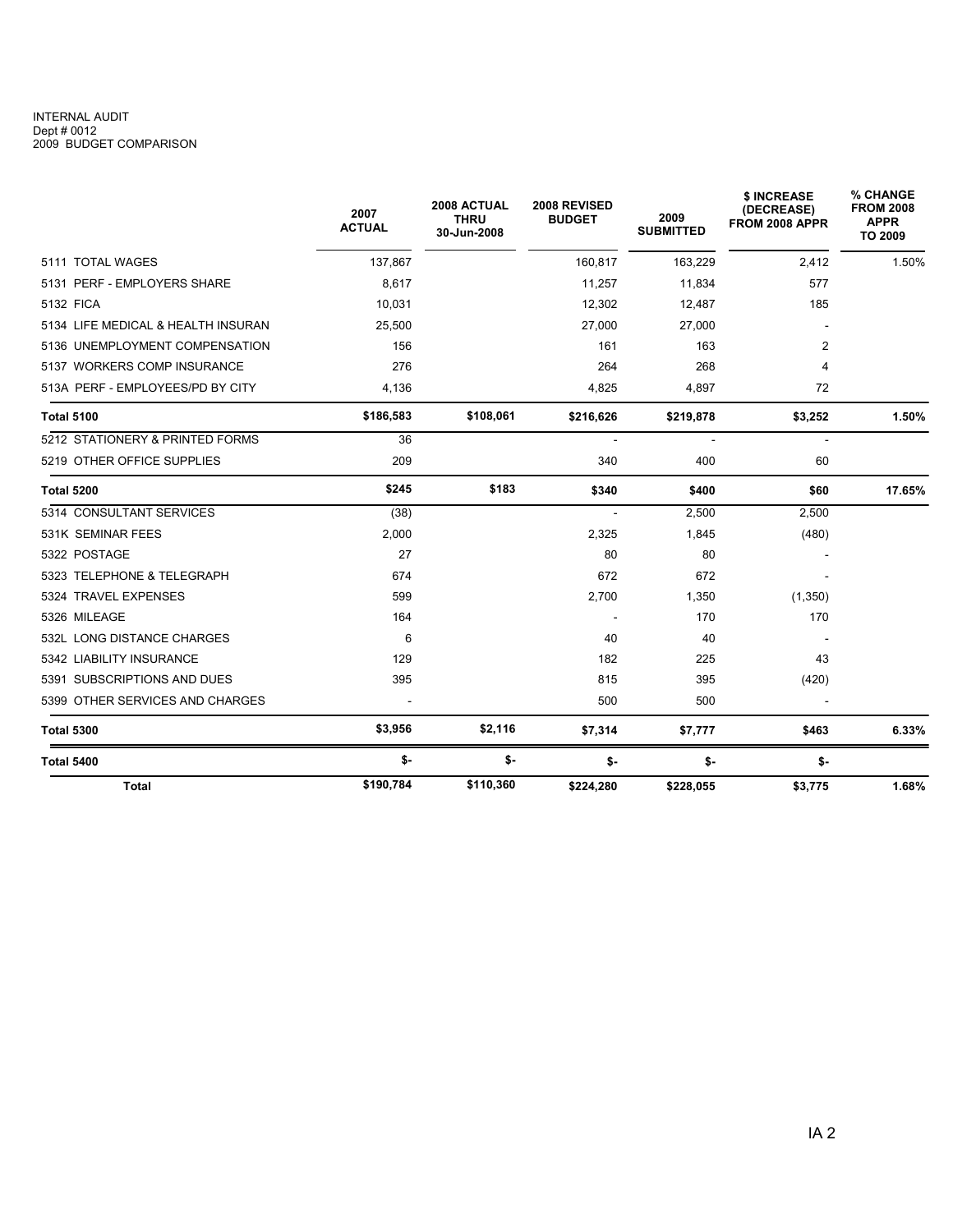| Internal Audit 2009 - 2013 Capital Improvement Program |                                               |                             |                                      |                        |                             |       |      |  |  |  |  |
|--------------------------------------------------------|-----------------------------------------------|-----------------------------|--------------------------------------|------------------------|-----------------------------|-------|------|--|--|--|--|
|                                                        | <b>FUNDING SOURCE CODE:</b>                   | <b>GRP-Grant Pending</b>    | PT-Property Tax                      |                        |                             |       |      |  |  |  |  |
|                                                        | CC-Cumulative Capital Fund                    | LE-Lease                    |                                      | <b>RB-Revenue Bond</b> |                             |       |      |  |  |  |  |
|                                                        | <b>CDBG-Community Development Block Grant</b> | InfraBd-Infrastructure Bond |                                      | <b>ST-State Source</b> |                             |       |      |  |  |  |  |
|                                                        | CEDIT-Co. Economic Development Income Tax     |                             | <b>LRS-Local Roads &amp; Streets</b> |                        | <b>SU-Sewer Utility</b>     |       |      |  |  |  |  |
|                                                        | <b>CO-County Source</b>                       | MISC-Miscellaneous          |                                      |                        | SWU-Stormwater Utility      |       |      |  |  |  |  |
|                                                        | FED-Federal Source                            |                             | MVH-Motor Vehicle Highway            |                        | TIF-Tax Increment Financing |       |      |  |  |  |  |
|                                                        | GOB-General Obligation Bond                   |                             | PCBF-Park Cumulative Bldg. Fund      |                        | UF-User Fee                 |       |      |  |  |  |  |
|                                                        | <b>GRA-Grant Approved</b>                     | <b>PS-Private Source</b>    |                                      |                        | <b>WU-Water Utility</b>     |       |      |  |  |  |  |
| Item $#$                                               |                                               | <b>Funding</b>              | <b>Expenditure</b>                   |                        |                             |       |      |  |  |  |  |
|                                                        | <b>Project Title &amp; Description</b>        | <b>Source</b>               | 2009                                 | 2010                   | 2011                        | 2012  | 2013 |  |  |  |  |
| Laptop Computer                                        |                                               | CC                          | .700                                 | 1.700<br>1.700         |                             |       |      |  |  |  |  |
| <b>TOTAL</b>                                           |                                               | 1,700                       |                                      | 1,700                  | 1,700                       | 1,700 |      |  |  |  |  |

1 Replacement of computers per City guidelines.